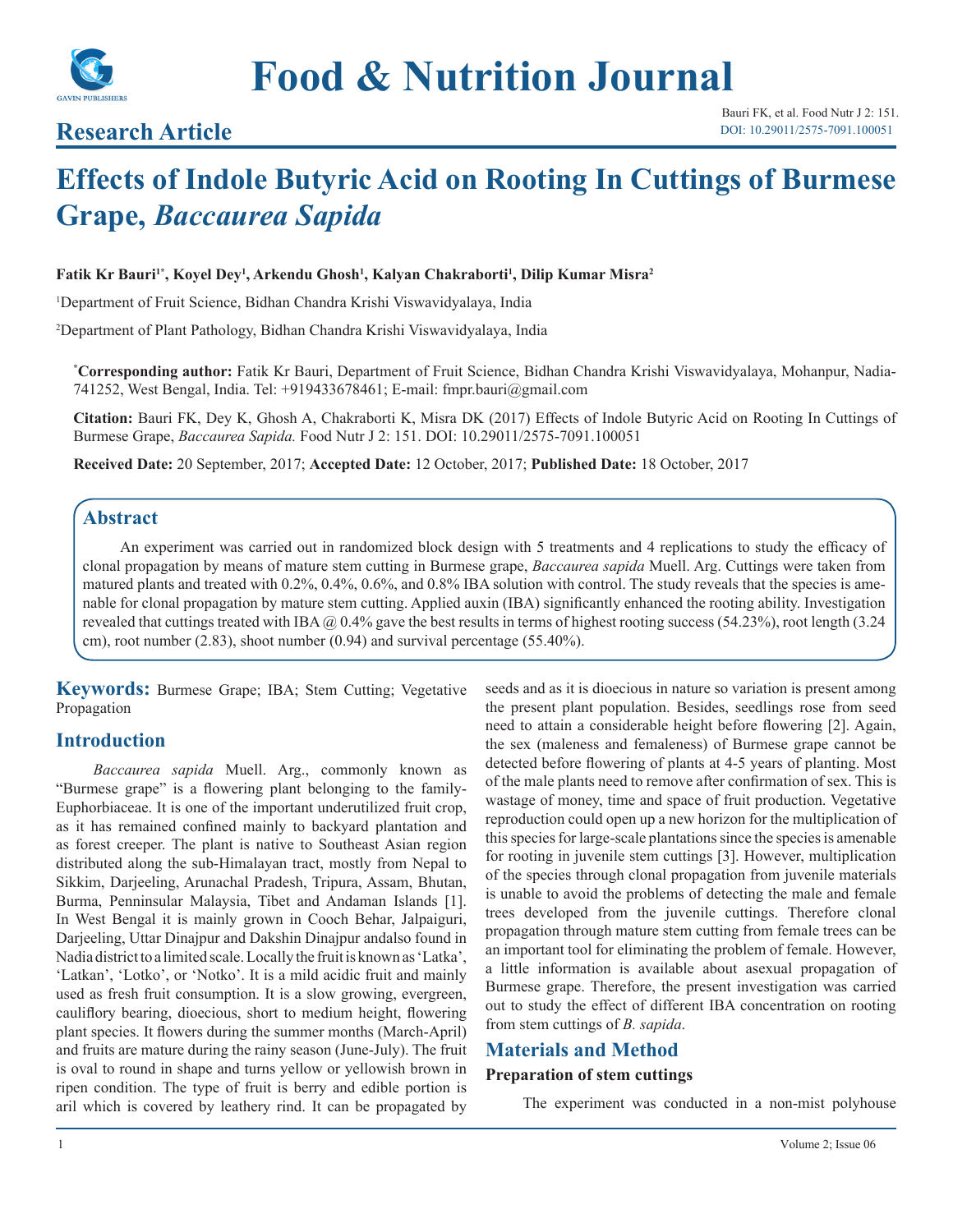**Citation:** Bauri FK, Dey K, Ghosh A, Chakraborti K, Misra DK (2017) Effects of Indole Butyric Acid on Rooting In Cuttings of Burmese Grape, *Baccaurea Sapida*. Food Nutr J 2: 151. DOI: 10.29011/2575-7091.100051

of ICAR-AICRP on Fruit, Mondouri, Bidhan Chandra Krishi Viswavidyalaya, during monsoon in the year 2016. Healthy and uniform stem cuttings were obtained from one year old branches of mature female plant. Cuttings were dipped in fungicide solution for 2-3 minutes and subsequently washed in distilled water and kept in shade for 10 minutes before giving hormonal treatment. After that cuttings were briefly dipped in the hormonal solution and were planted in polythene bag filled with substrate (Sand: Soil: FYM  $(a)$  1:2:1). In this study, there were five levels of IBA treatments  $(T_1 - 0.2\%, T_2 - 0.4\%, T_3 - 0.6\%, T_4 - 0.8\% \text{ and } T_6 \text{-control} )$  with four replications and each replication consisted of ten cuttings. The polybags were then kept in the non-mist polyhouse and watered regularly.

#### **Observation recorded**

Observations were recorded daily up to 45 days after planting. The observation recorded were –

#### **Rooting success percent**

It was calculated by using this formula -----

Total number of cuttings success

 $X$  100 (%)

Total number of cuttings planted in all replicates

#### **Shoot and Root length**

They were measured with the help of digital slide caliper and expressed in cm.

#### **Number of roots**

The number of root was counted manually.

#### **Survival percentage**

The percentage of cuttings that survived was calculated with the following formula----

Total number of survived cuttings x 100 / Plant survival % age = Total number of sprouted cuttings [4].

#### **Experimental design and statistical analysis**

The experiment was laid out in randomized block design with 5 treatments and 4 replications. Analysis of variance (one way classified data) for each parameter was performed using op stat software (online version). The statistical analysis was done by following Randomized Block Design (RBD) as per Gomez and Gomez [5]. The significance of different sources of variation was tested by error mean square by Fischer-Snedecor's 'F' test at probability level of 0.05 percent.

## **Results and Discussions**

#### **Rooting success percentage**

Results (Table 1) represent that rooting success of cutting of *Baccurea sapida* Muell ranged from 14.25 to 65.87%. Maximum cutting success (65.87%) was obtained in  $T_2$  followed by  $T_3$  (58.25%) and minimum success (14.25%) was obtained in  $T_s$  treatment. The data on cutting success percentage was statistically significant under all the treatments. Rooting ability of cuttings of *B. sapida*  was found to increase significantly by IBA treatment in the present study. However, Nath and Barooah [6] reported 46.5% rooting when *B. sapida* (Latkan) cuttings were dipped in 2500, 3000 or 3500 ppm IBA (in 50% ethanol). IBA was more effective than IAA at stimulating rooting of Latkan with 0.05 mg/litre the optimum concentration [7]. Auxin IBA has a great effect on cutting success. Better formation of roots in auxin treated cuttings might be due to accumulation of metabolites at the site of application, synthesis of new protein, callus formation, cell division and cell enlargement [8]. The response of IBA could be that it is slowly degraded by the auxin degrading enzyme linked system [9]. Likewise Weaver [10] suggested that since IBA translocates poorly, it is retained near the site of application and is therefore very effective. The application of IBA might have an indirect influence by enhancing the speed of transformation and movement of sugar to the base of cuttings and consequently rooting as mentioned by Torkashvanda and Shadparvar [11] in hibiscus. Applied auxin was known to intensify root-forming process in cuttings. Usually polysaccharide hydrolysis was activated under the influence of applied IBA, and as a result, the content of physiologically active sugar increased providing materials and energy for meristamatic tissues and later for root primordia and roots. Hassig [12] examined the function of endogenous root forming components of plants and demonstrated that auxin component was required for development of callus in which root primordia initiated but for subsequent premordia development both auxin and non-auxin components are needed. It might be possible that in cuttings with optimum amount of endogenous auxin content and increasing of root number reflects the effect of applied auxin [13].

| <b>Treatments</b>                                    | <b>Rooting</b> | Number of | <b>Root length</b> |  |
|------------------------------------------------------|----------------|-----------|--------------------|--|
|                                                      | Success $(%$   | roots     | <u>(cm)</u>        |  |
| $T_{1}(0.2\%)$                                       | 52.40 (46.35)  | 1.98      | 2.33               |  |
| $T_{2}(0.4\%)$                                       | 65.87 (54.23)  | 2.83      | 3.24               |  |
| $T, (0.6\%)$                                         | 58.25 (49.73)  | 2.23      | 2.83               |  |
| $T_{4}(0.8\%)$                                       | 44.69 (41.93)  | 1.66      | 2.17               |  |
| $Ts$ (Control)                                       | 14.25 (22.17)  | 1.53      | 2.02               |  |
| SEm $(\pm)$                                          | 0.023          | 0.022     | 0.029              |  |
| $CD(P \le 0.05)$                                     | 0.072          | 0.069     | 0.089              |  |
| Values in parenthesis are angular transformed values |                |           |                    |  |

**Table 1**: Effect of hormonal treatments on rooting success, number of roots and root length of Burmese grape (*Baccurea sapida* Muell) cuttings.

#### **Number of roots**

Number of roots of cutting of Burmese grape was ranged from 1.53 to 2.83 (Figure 1). Highest number of roots (2.83) was in  $T_2$  followed by  $T_3$  (2.23). Lowest number of roots (1.53)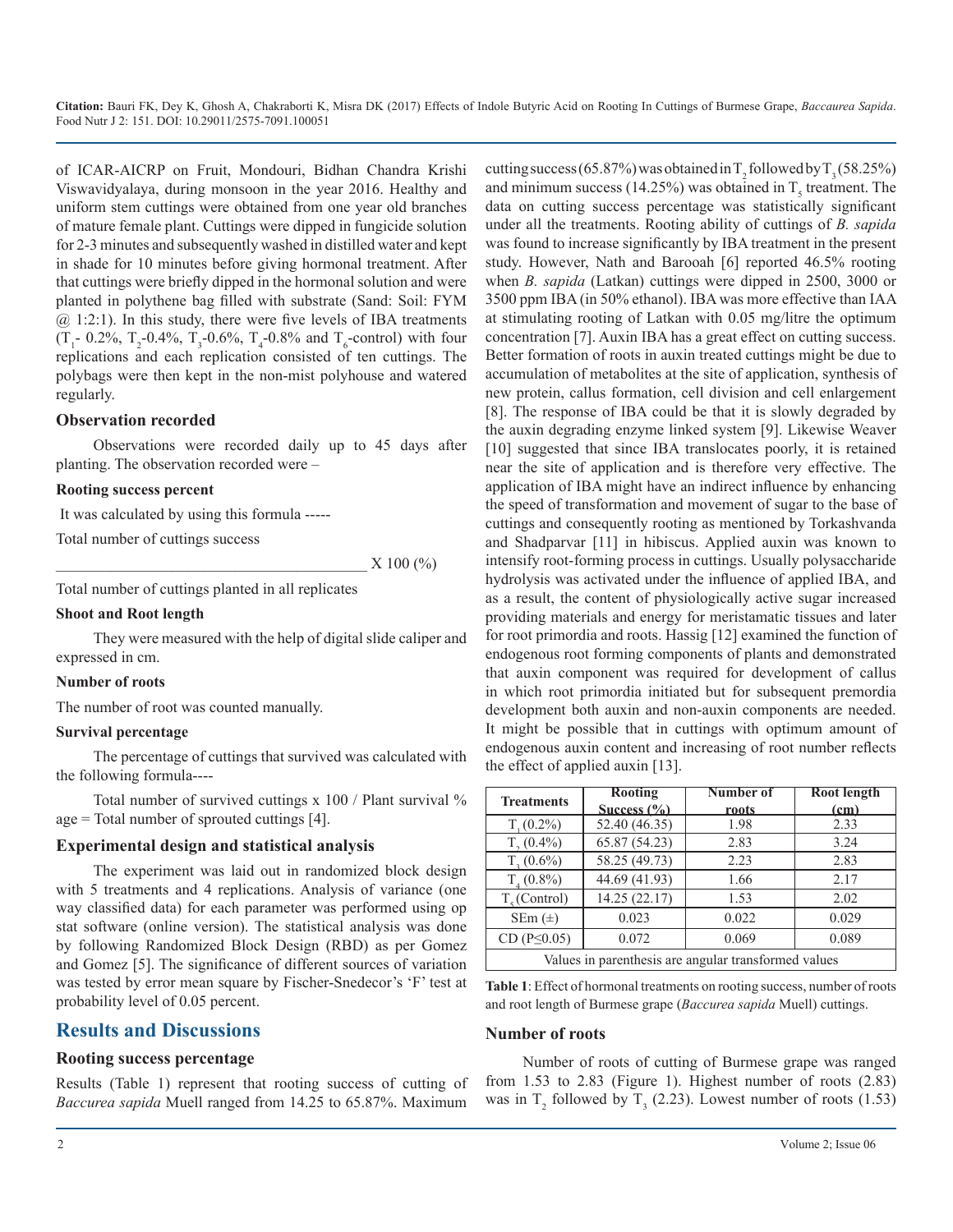**Citation:** Bauri FK, Dey K, Ghosh A, Chakraborti K, Misra DK (2017) Effects of Indole Butyric Acid on Rooting In Cuttings of Burmese Grape, *Baccaurea Sapida*. Food Nutr J 2: 151. DOI: 10.29011/2575-7091.100051

was obtained in T<sub>5</sub>. Root number of cuttings of *B. sapida* was significantly affected by the auxin (Table 1). Similar result was reported by Hossain et al. that mean root number of cuttings of *Swietenia macrophylla* and *Chickrassia velutina* significantly enhanced with IBA treatment [14]. Increased number of roots in cuttings treated with auxin had been considered due to enhanced hydrolysis of nutritional reserves under the influence of auxin. Kamaluddin et al*,* [15] observed that applied auxin significantly increased the root number of cuttings of *C. velutina* [15]. Again, Al- Obeed [16] reported that the cuttings of guava treated with IBA in combination with catechol at 500 and 1000 ppm produced highest number of roots (31.1) while the control produced only 9.1 roots per cutting.



**Figure 1:** Cuttings of Burmese grape.

#### **Root length**

Root length was ranged from 2.02 cm to 3.24 cm. Highest root length (3.24 cm) was obtained in  $T_2$  and lowest length (2.02 cm) was obtained in  $T_s$ . It was statistically significant under all the treatments. Similar result was reported by Mathew et al., [17] and mentioned that the primary root number, root length and root dry biomass showed a significant increase due to chemical treatments over the untreated cuttings. These results also supported by the findings of the study of Pathak et al., [18] on plum and Avanzato et al., [19] on peach.

#### **Number of shoot**

Auxin significantly affects the shoot number developed in *B. sapida* cuttings (Table 2). However, maximum number of shoots was developed in cuttings rooted with 0.4% IBA treatment and the minimum was in cuttings rooted without treatment. The mean shoot number was varied from 0.55 to 0.94 in *B. sapida*  cuttings. Similar result was reported by Hossain et al., [14] who mentioned that shoots produced by the cuttings of *S. macrophylla*  and *C. velutina* was indifferent to IBA treatments. However, Debata and Pank [7] reported the optimum bud break response was obtained with 0.1 mg IAA + 0.5 mg IBA/litre with 85% of [explants producing an average of 2.3 shoots /explants in cuttings](https://books.google.co.in/books?id=PVN7_XRhpdUC&printsec=frontcover&dq=Statistical+Procedures+for+Agri+2nd+edition&hl=en&sa=X&ved=0ahUKEwifzY2P4_TWAhVGRo8KHYebBnsQ6AEIJzAA#v=onepage&q=In Wiley Inter Science Publication &f=false)  of mature *Bixa orellana*.

#### **Survival percentage**

Results (Table 2) represent that survival success of cutting of *Baccurea sapida* Muell ranged from 40.29 to 67.81%. Maximum survival (67.81%) was obtained in  $T_2$  followed by  $T_3$  (61.30%) and minimum (40.29%) was obtained in  $T<sub>5</sub>$  treatment. The data on survival percentage was statistically significant under all the treatments. However, Nath and Barooah (1992) recorded that survival of rooted cuttings were 62.3% in *B. sapida* cuttings treated with IBA.

| <b>Treatments</b>                                    | <b>Number of shoot</b> | Survival (%)  |  |
|------------------------------------------------------|------------------------|---------------|--|
| $T_1(0.2\%)$                                         | 0.74                   | 59.78 (50.62) |  |
| $T_{2}(0.4\%)$                                       | 0.94                   | 67.81 (55.40) |  |
| $T_{3}(0.6\%)$                                       | 0.84                   | 61.30(51.51)  |  |
| $T_{4}(0.8\%)$                                       | 0.65                   | 50.21(45.10)  |  |
| $Ts$ (Control)                                       | 0.55                   | 40.29 (39.39) |  |
| $SEm (\pm)$                                          | 0.019                  | 0.033         |  |
| CD ( $P \leq 0.05$ )                                 | 0.060                  | 0.102         |  |
| Values in parenthesis are angular transformed values |                        |               |  |

**Table 2:** Effect of hormonal treatments on number of shoots and field survival of Burmese grape (*Baccurea sapida* Muell) cuttings.

## **Conclusion**

The above discussion provides a suitable protocol of vegetative propagation of Burmese grape. Finally it can be concluded that  $IBA(\hat{\omega})$  0.4% is proved to be the best in terms of cutting success, growth performance and survival rate of *Baccueria sapida*. Field investigation of the rooted cuttings of the species for large scale clonal multiplication could be an important aspect of future study**.**

## **References**

- 1. [Sundriyal M, Sundriyal RC \(2003\) Underutilized edible plants of the](http://www.iisc.ernet.in/currsci/sep252003/731.pdf)  [Sikkim Himalaya: need for domestication. Curr Sci 85: 731-736.](http://www.iisc.ernet.in/currsci/sep252003/731.pdf)
- 2. Brandis D (1991) Indian Trees: An account of trees, Shrubs, Woody Climbers, Bamboos and Palms.Indigenous or commonly cultivated in the BritishIndian Empire. Overseas Book Deport, Dehra Dune, India. Pg No: 299.
- 3. Azad AK, Shaha MG, Hoque MA (2004) Effects of methods of grafting of latkan. In: Annual Research Report on Fruit Improvement 2003- 2004. Pomology Division, Horticulture Research Centre, BARI, Joydebpur, Gazipur, India. Pg No: 36-37.
- 4. [Shahab M, Ayub G, Rahman A, Rashid A, Jamal A, et al. \(2013\) As](http://www.iiste.org/Journals/index.php/JNSR/article/view/9700/9914)[sessment of IBA \(Indole Butyric Acid\) levels and planting time for root](http://www.iiste.org/Journals/index.php/JNSR/article/view/9700/9914)ing and growth of *Alstonia* [cuttings. Journal of Natural Sciences Re](http://www.iiste.org/Journals/index.php/JNSR/article/view/9700/9914)[search 3: 59-67.](http://www.iiste.org/Journals/index.php/JNSR/article/view/9700/9914)
- 5. [Gomez KA, Gomez AA \(1983\) Problem data. In Wiley Inter Science](https://books.google.co.in/books?id=PVN7_XRhpdUC&printsec=frontcover&dq=Statistical+Procedures+for+Agri+2nd+edition&hl=en&sa=X&ved=0ahUKEwifzY2P4_TWAhVGRo8KHYebBnsQ6AEIJzAA#v=onepage&q=In Wiley Inter Science Publication &f=false)  Publication. John Wiley and Sons (ed.). Statistical Procedures for Agri. Res., (2<sup>nd</sup> edition). New York, USA. Pg No: 275-315.